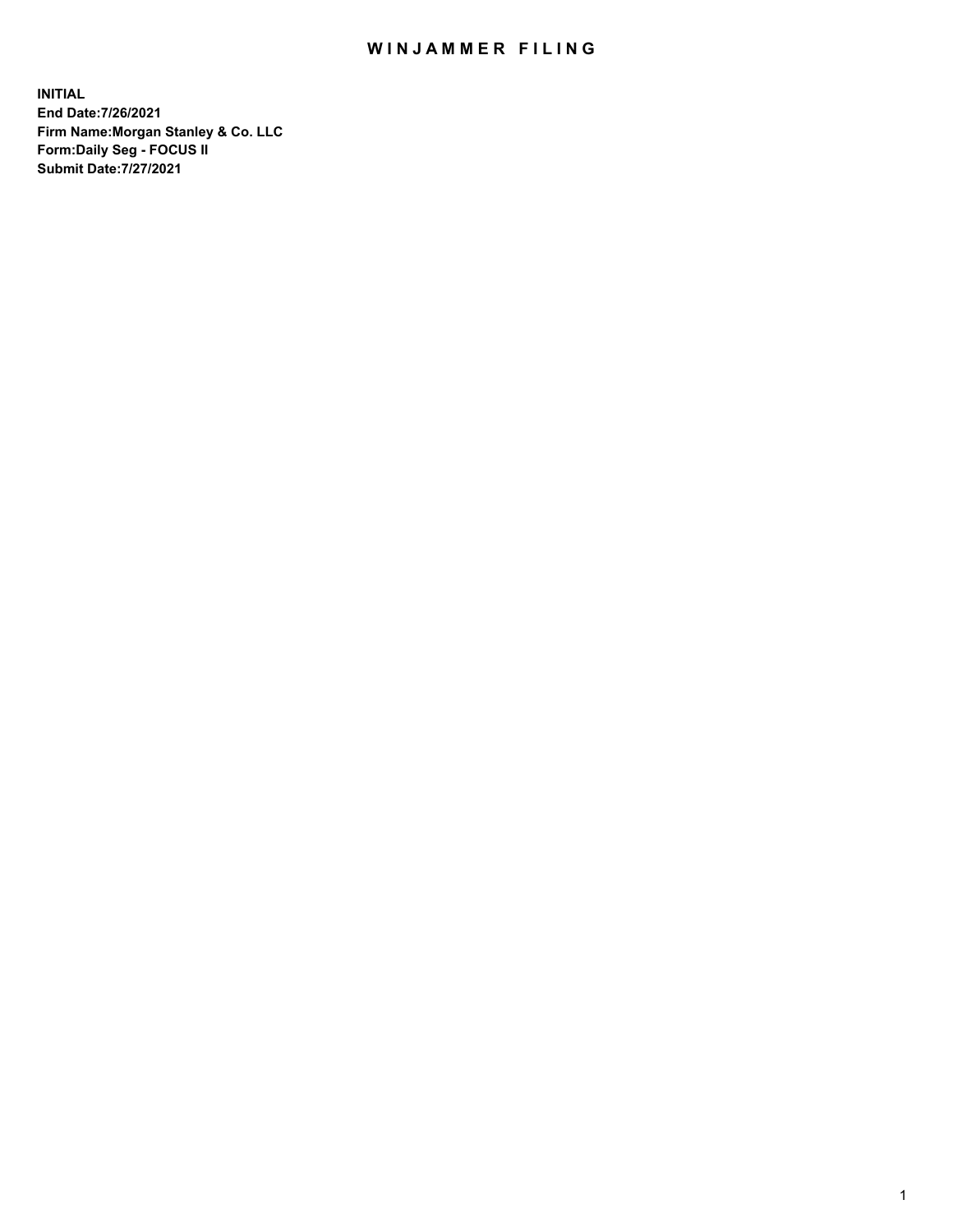**INITIAL End Date:7/26/2021 Firm Name:Morgan Stanley & Co. LLC Form:Daily Seg - FOCUS II Submit Date:7/27/2021 Daily Segregation - Cover Page**

| Name of Company                                                                                                                                                                                                                                                                                                                | Morgan Stanley & Co. LLC                                    |
|--------------------------------------------------------------------------------------------------------------------------------------------------------------------------------------------------------------------------------------------------------------------------------------------------------------------------------|-------------------------------------------------------------|
| <b>Contact Name</b>                                                                                                                                                                                                                                                                                                            | <b>Ikram Shah</b>                                           |
| <b>Contact Phone Number</b>                                                                                                                                                                                                                                                                                                    | 212-276-0963                                                |
| <b>Contact Email Address</b>                                                                                                                                                                                                                                                                                                   | Ikram.shah@morganstanley.com                                |
| FCM's Customer Segregated Funds Residual Interest Target (choose one):<br>a. Minimum dollar amount: ; or<br>b. Minimum percentage of customer segregated funds required:% ; or<br>c. Dollar amount range between: and; or<br>d. Percentage range of customer segregated funds required between:% and%.                         | 235,000,000<br><u>0</u><br>0 <sup>0</sup><br>00             |
| FCM's Customer Secured Amount Funds Residual Interest Target (choose one):<br>a. Minimum dollar amount: ; or<br>b. Minimum percentage of customer secured funds required:% ; or<br>c. Dollar amount range between: and; or<br>d. Percentage range of customer secured funds required between:% and%.                           | 140,000,000<br><u>0</u><br>0 <sub>0</sub><br>0 <sub>0</sub> |
| FCM's Cleared Swaps Customer Collateral Residual Interest Target (choose one):<br>a. Minimum dollar amount: ; or<br>b. Minimum percentage of cleared swaps customer collateral required:% ; or<br>c. Dollar amount range between: and; or<br>d. Percentage range of cleared swaps customer collateral required between:% and%. | 92,000,000<br><u>0</u><br>0 Q<br>0 <sub>0</sub>             |

Attach supporting documents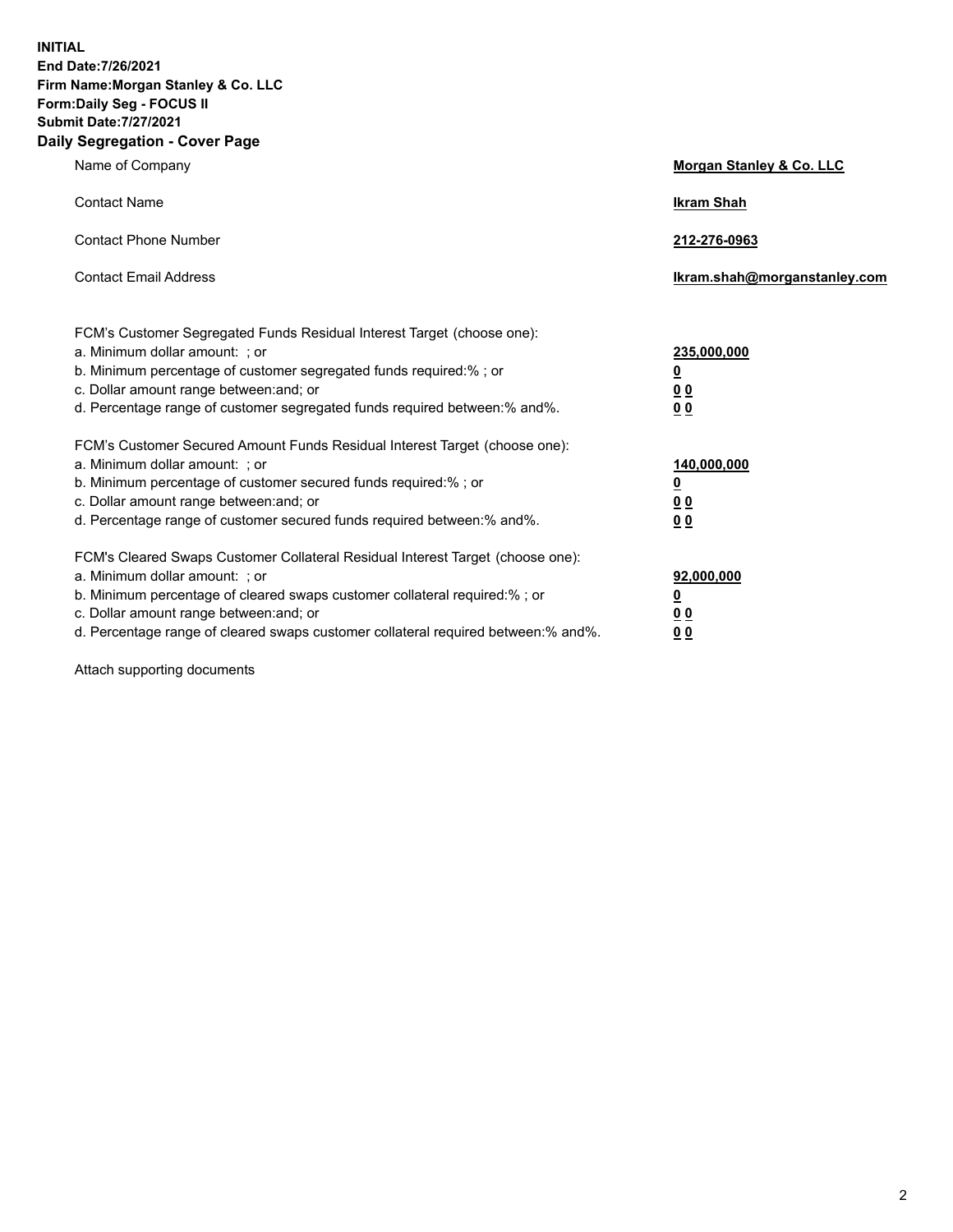## **INITIAL End Date:7/26/2021 Firm Name:Morgan Stanley & Co. LLC Form:Daily Seg - FOCUS II Submit Date:7/27/2021 Daily Segregation - Secured Amounts** Foreign Futures and Foreign Options Secured Amounts Amount required to be set aside pursuant to law, rule or regulation of a foreign government or a rule of a self-regulatory organization authorized thereunder

- 1. Net ledger balance Foreign Futures and Foreign Option Trading All Customers A. Cash **4,551,216,795** [7315]
	- B. Securities (at market) **2,199,202,671** [7317]
- 2. Net unrealized profit (loss) in open futures contracts traded on a foreign board of trade **1,084,395,693** [7325]
- 3. Exchange traded options
	- a. Market value of open option contracts purchased on a foreign board of trade **35,464,324** [7335]
	- b. Market value of open contracts granted (sold) on a foreign board of trade **-22,438,083** [7337]
- 4. Net equity (deficit) (add lines 1. 2. and 3.) **7,847,841,400** [7345]
- 5. Account liquidating to a deficit and account with a debit balances gross amount **44,281,932** [7351] Less: amount offset by customer owned securities **-42,296,222** [7352] **1,985,710**
- 6. Amount required to be set aside as the secured amount Net Liquidating Equity Method (add lines 4 and 5)
- 7. Greater of amount required to be set aside pursuant to foreign jurisdiction (above) or line 6.

## FUNDS DEPOSITED IN SEPARATE REGULATION 30.7 ACCOUNTS

- 1. Cash in banks
	- A. Banks located in the United States **247,949,289** [7500]
	- B. Other banks qualified under Regulation 30.7 **401,892,151** [7520] **649,841,440**
- 2. Securities
	- A. In safekeeping with banks located in the United States **761,448,528** [7540]
	- B. In safekeeping with other banks qualified under Regulation 30.7 **43,210,185** [7560] **804,658,713**
- 3. Equities with registered futures commission merchants
	-
	- B. Securities **0** [7590]
	- C. Unrealized gain (loss) on open futures contracts **706,082** [7600]
	- D. Value of long option contracts **0** [7610]
	- E. Value of short option contracts **0** [7615] **14,881,826** [7620]
- 4. Amounts held by clearing organizations of foreign boards of trade
	- A. Cash **0** [7640]
	- B. Securities **0** [7650]
	- C. Amount due to (from) clearing organization daily variation **0** [7660]
	- D. Value of long option contracts **0** [7670]
	- E. Value of short option contracts **0** [7675] **0** [7680]
- 5. Amounts held by members of foreign boards of trade
	-
	-
	- C. Unrealized gain (loss) on open futures contracts **1,083,689,610** [7720]
	- D. Value of long option contracts **35,464,324** [7730]
	- E. Value of short option contracts **-22,438,083** [7735] **6,649,618,097**
- 6. Amounts with other depositories designated by a foreign board of trade **0** [7760]
- 7. Segregated funds on hand **0** [7765]
- 8. Total funds in separate section 30.7 accounts **8,119,000,076** [7770]
- 9. Excess (deficiency) Set Aside for Secured Amount (subtract line 7 Secured Statement Page 1 from Line 8)
- 10. Management Target Amount for Excess funds in separate section 30.7 accounts **140,000,000** [7780]
- 11. Excess (deficiency) funds in separate 30.7 accounts over (under) Management Target **129,172,966** [7785]

[7354] **7,849,827,110** [7355]

**7,849,827,110** [7360]

**0** [7305]

[7530]

[7570]

A. Cash **14,175,744** [7580]

 A. Cash **4,158,358,288** [7700] B. Securities **1,394,543,958** [7710] [7740] **269,172,966** [7380]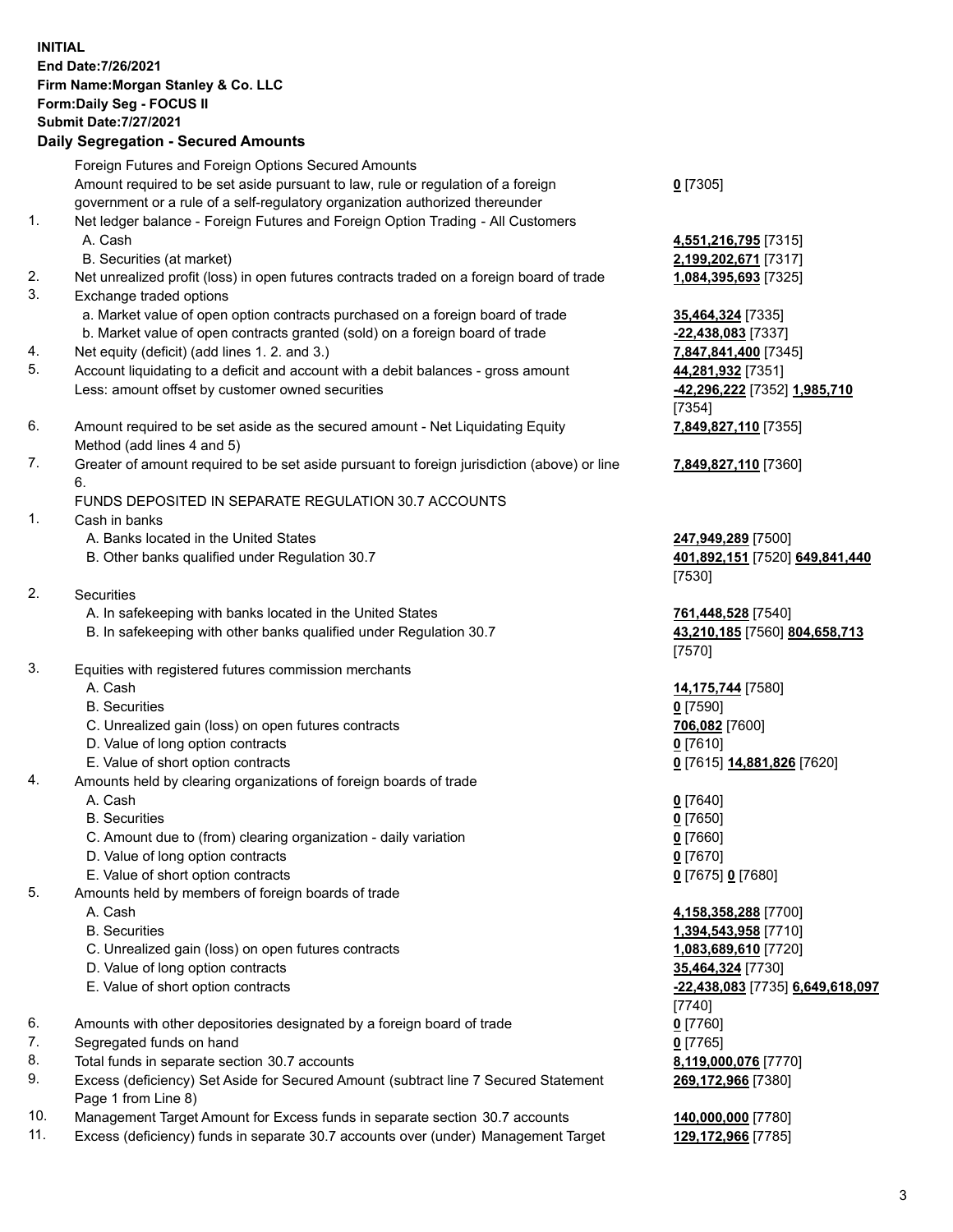**INITIAL End Date:7/26/2021 Firm Name:Morgan Stanley & Co. LLC Form:Daily Seg - FOCUS II Submit Date:7/27/2021 Daily Segregation - Segregation Statement** SEGREGATION REQUIREMENTS(Section 4d(2) of the CEAct) 1. Net ledger balance A. Cash **13,557,660,269** [7010] B. Securities (at market) **7,931,223,976** [7020] 2. Net unrealized profit (loss) in open futures contracts traded on a contract market **3,952,700,631** [7030] 3. Exchange traded options A. Add market value of open option contracts purchased on a contract market **1,132,544,110** [7032] B. Deduct market value of open option contracts granted (sold) on a contract market **-477,122,034** [7033] 4. Net equity (deficit) (add lines 1, 2 and 3) **26,097,006,952** [7040] 5. Accounts liquidating to a deficit and accounts with debit balances - gross amount **238,845,666** [7045] Less: amount offset by customer securities **-238,496,069** [7047] **349,597** [7050] 6. Amount required to be segregated (add lines 4 and 5) **26,097,356,549** [7060] FUNDS IN SEGREGATED ACCOUNTS 7. Deposited in segregated funds bank accounts A. Cash **3,193,001,570** [7070] B. Securities representing investments of customers' funds (at market) **0** [7080] C. Securities held for particular customers or option customers in lieu of cash (at market) **2,793,018,622** [7090] 8. Margins on deposit with derivatives clearing organizations of contract markets A. Cash **14,607,410,408** [7100] B. Securities representing investments of customers' funds (at market) **0** [7110] C. Securities held for particular customers or option customers in lieu of cash (at market) **4,749,588,806** [7120] 9. Net settlement from (to) derivatives clearing organizations of contract markets **88,279,702** [7130] 10. Exchange traded options A. Value of open long option contracts **1,132,544,110** [7132] B. Value of open short option contracts **-477,122,034** [7133] 11. Net equities with other FCMs A. Net liquidating equity **9,416,068** [7140] B. Securities representing investments of customers' funds (at market) **0** [7160] C. Securities held for particular customers or option customers in lieu of cash (at market) **0** [7170] 12. Segregated funds on hand **388,616,548** [7150] 13. Total amount in segregation (add lines 7 through 12) **26,484,753,800** [7180] 14. Excess (deficiency) funds in segregation (subtract line 6 from line 13) **387,397,251** [7190] 15. Management Target Amount for Excess funds in segregation **235,000,000** [7194]

16. Excess (deficiency) funds in segregation over (under) Management Target Amount Excess

**152,397,251** [7198]